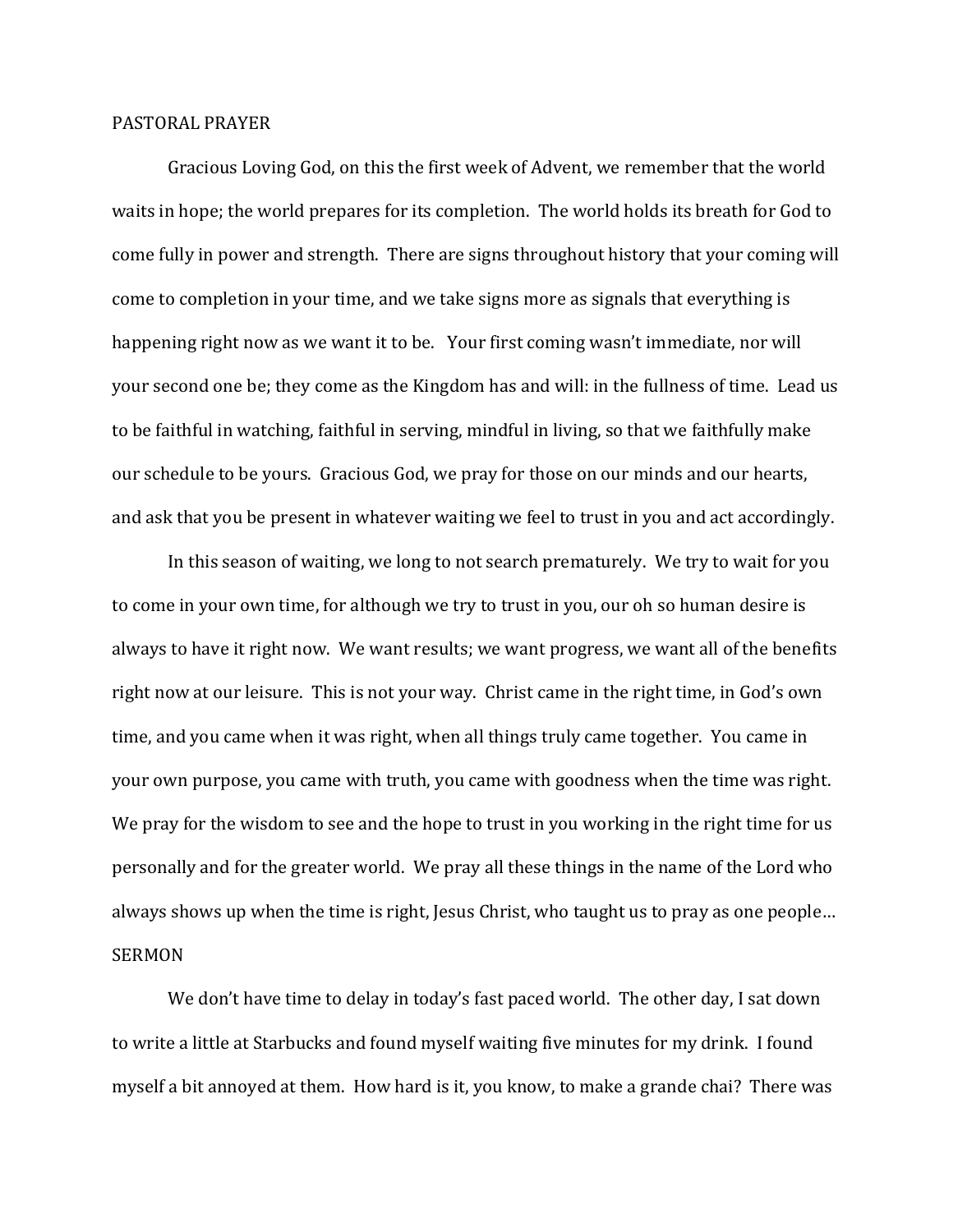only about five other people waiting for drinks, so it seemed like it shouldn't have taken that long. OK, got my drink, no big deal. When I sat down to get to work, I found myself getting frustrated because the internet signal on my phone kept cutting in and out when I was trying to play a game. It was so irritating when things are moving so fast, to have the problem of…cutting…out…when…you…are…trying…to…keep…things…pretty…stable. That evening, we took off on our plane, only to find a delay when we landed. There didn't happen to be any open gates at the airport, so we had to wait for a gate. They made us wait two and a half hours, I mean two and a half hours, on the tarmac just to park ourselves at the gate. There were people hooting and hollering because, you know, life didn't just go the way they wanted it to go. I found myself very annoyed at these people grumbling a little too loud. What could the people in the airline do when the airport wasn't helping them out? Then I realized my problem. I was a bit hypocritical looking at them with judgment when just a few hours earlier, I was internally complaining about internet signal and my late chai tea. We all fall into the easy trap of our world today: right now.

We need all the conveniences of the world right now. We need cell reception, TV, restaurant service, we want to be healed of all our ailments; you name it: we want it right now. We get completely bent out of shape when these seemingly important things don't happen on our schedules and the way we expect, whether that be an unexpected delay on a flight or simply getting the drink you ordered. The issue is subtle and dangerous. It's called control, and we all fall under its power. Big or small, we all do it. Hold off, God, you're already so busy; leave this to me. I can take care of it all right now before lunch! It's an easy trap whether you worship in church or just happen to preach there.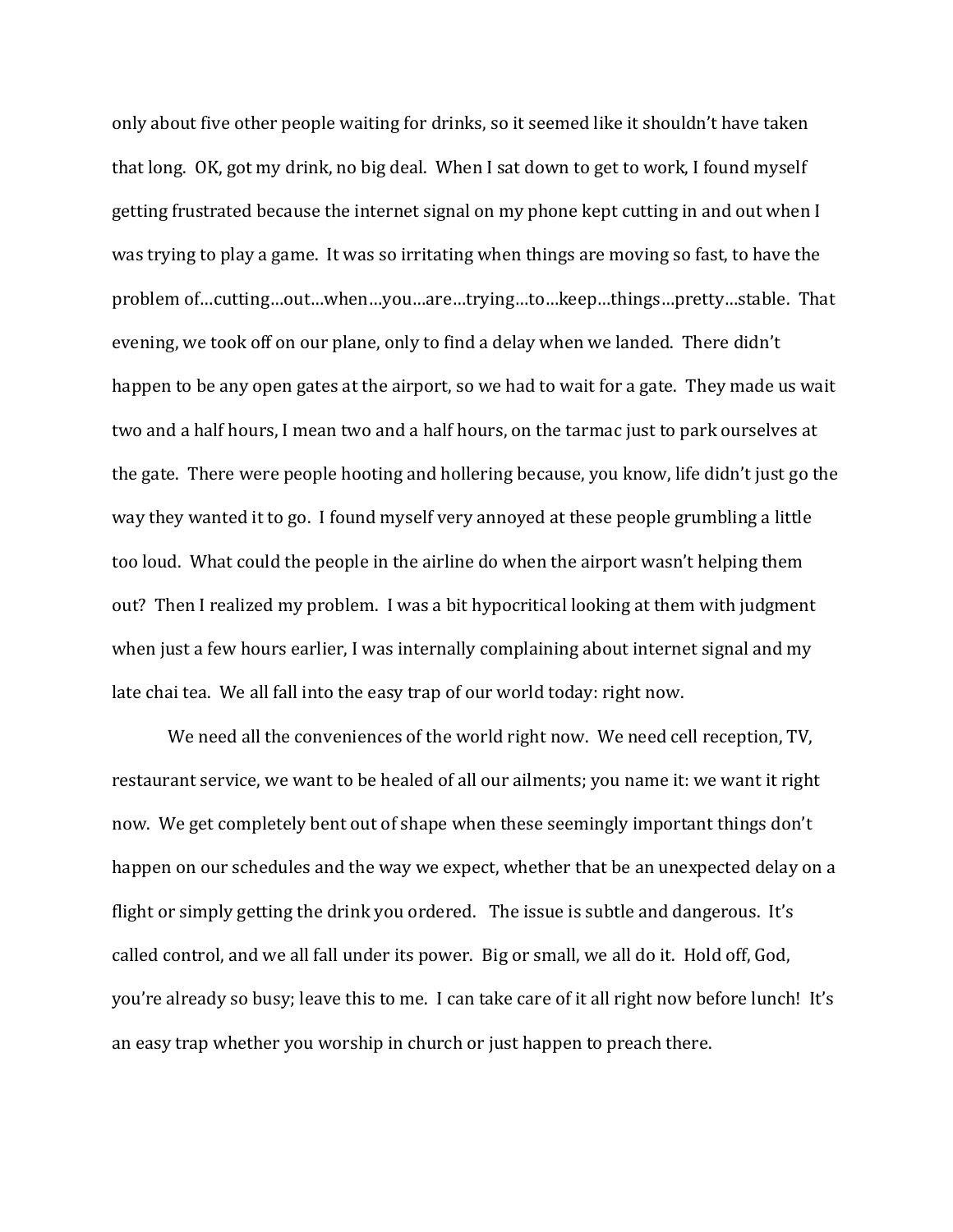The ultimate alternative is trusting the one truly in control because "right now" and the way we want isn't the right expectation when we follow Jesus Christ. Today we recognize a special message: hope, and hope carries with it two ideas. The first is "wait." The second is surprise. In other words, God doesn't always move on our schedule and always in the way that we expect or want. God moves when God decides it is right and sometimes in ways that we don't want or least expect. We forget that God is already here; God is working in God's way, perhaps the way that we don't particularly want or expect. The message is key on this first Sunday of Advent, the time we traditionally preach about the coming again of Jesus Christ. That topic carries a lot of expectations. In this day in age and maybe every age, every Christian wants the Day of the Lord to come as quickly as possible, to end everything horrible happening in the world. Jesus message emphasizes, though, that God comes and goes as God does, and God's ways aren't always ours. God may be, right now, moving in ways we don't see or don't expect.

Our scripture lesson comes from Luke, of Jesus explaining the signs of what is to come with the Kingdom's coming. There will be signs in the sun and the moon; there will be confusion among the nations, and before you know it, the Kingdom of God is at hand. Our ears hear this automatically as the Second Coming of the Lord, but Jesus is also saying something much more simple and present. He speaks of the eventual coming of the Kingdom, what we call the Second Coming, and the ever-present coming of the Kingdom of God. They are both present and later. As he says, "This present generation will not pass away before all things have taken place." In other words, the Second Coming of Christ has not yet taken place, but God is here; the Kingdom of God is at hand. It simply shows up where it is least expected and sometimes least wanted.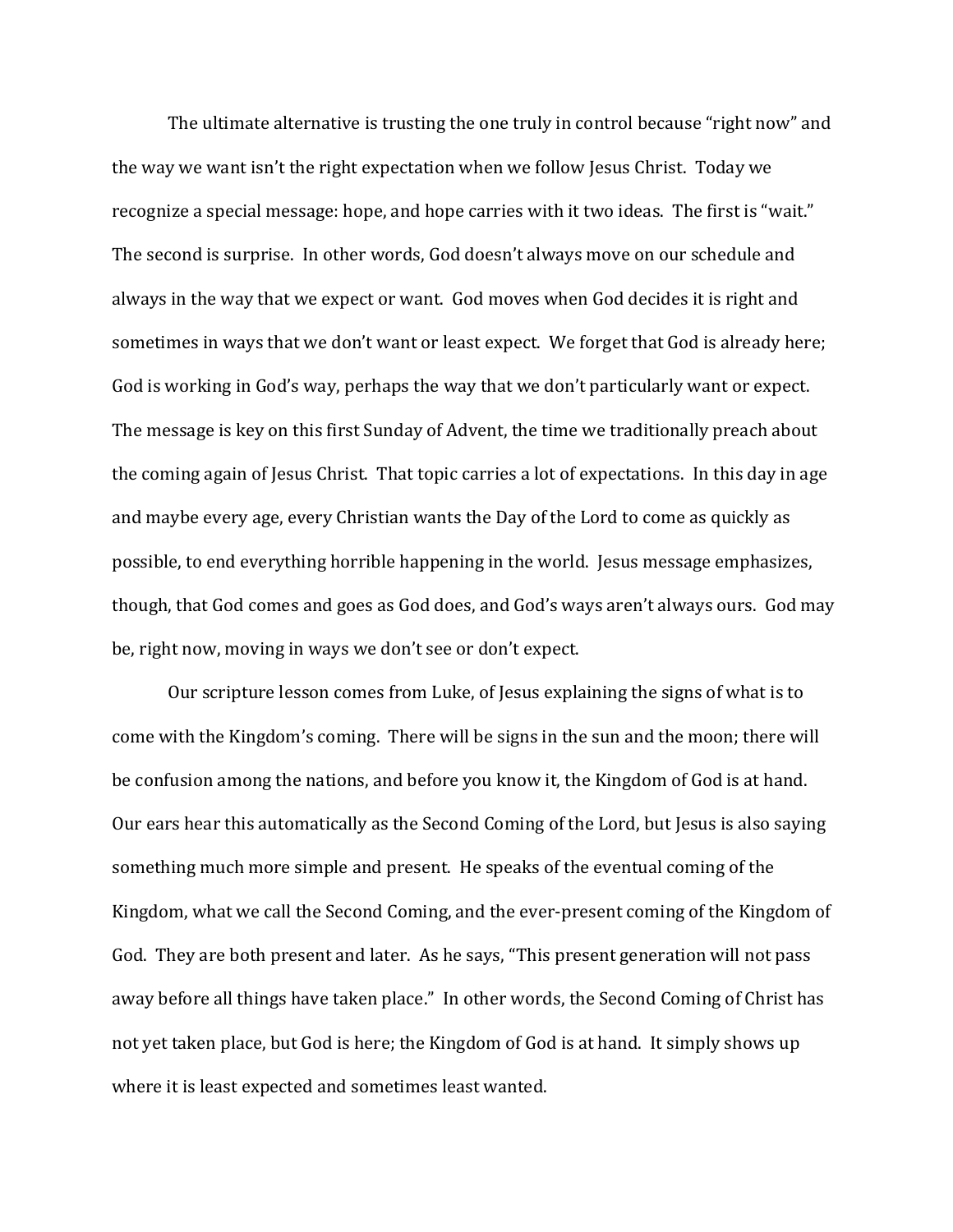It's the same problem throughout history with God. Just with Jesus, we remember that the Son of God showed up not as a King but a carpenter peasant. The Son of God showed up when the time was ripe, not when the world expected its Messiah. And, in turn, the Messiah says that "Hey, things are gonna happen as and when they should. Hold tight, watch, and wait for God to work. When you got your eyes open, when you are listening well, you'll know when God's gonna do what God's gonna do." He takes us out of the equation here, but there are those times when God is asking us to step up. It's all a matter of, as he says, being watchful and waiting for the right time, not being weighed down with things we cannot control. Our worries, instead, are with growing the Kingdom in the here and now. We have to just wait for God to do as God is going to do, leaving behind control.

In our dog training, one of our commands is "wait." It's especially integral when we are feeding the dog. If you know the typical dog, mealtime is one of the most exciting times of the day for the pup. Whenever we feed Willoughby, we hold his meal dish and tell him "wait." He is to stop, look, and wait for the signal, which is "OK." It's a signal to the dog to hold on a second, but ultimately, the patience will lead to the rewards he wants. If he tries to take control and races toward the bowl, the bowl gets lifted up, and he has to go back into a sit until the signal is given. He quickly learned that the rewards he wants will come in due time as long as he doesn't take control. We are acting for the dog's ultimate benefit, even as the dog is saying, "Hey, where's my meal? I'm hungry right now!" Patience rewards him, even though we aren't always working on the schedule and way he particularly wants. You know it when he starts carrying around his food bowl.

There's another bible story that shows us the importance on waiting for God to do as God would do. It is one of the earliest stories of Abraham and Sarah, some of the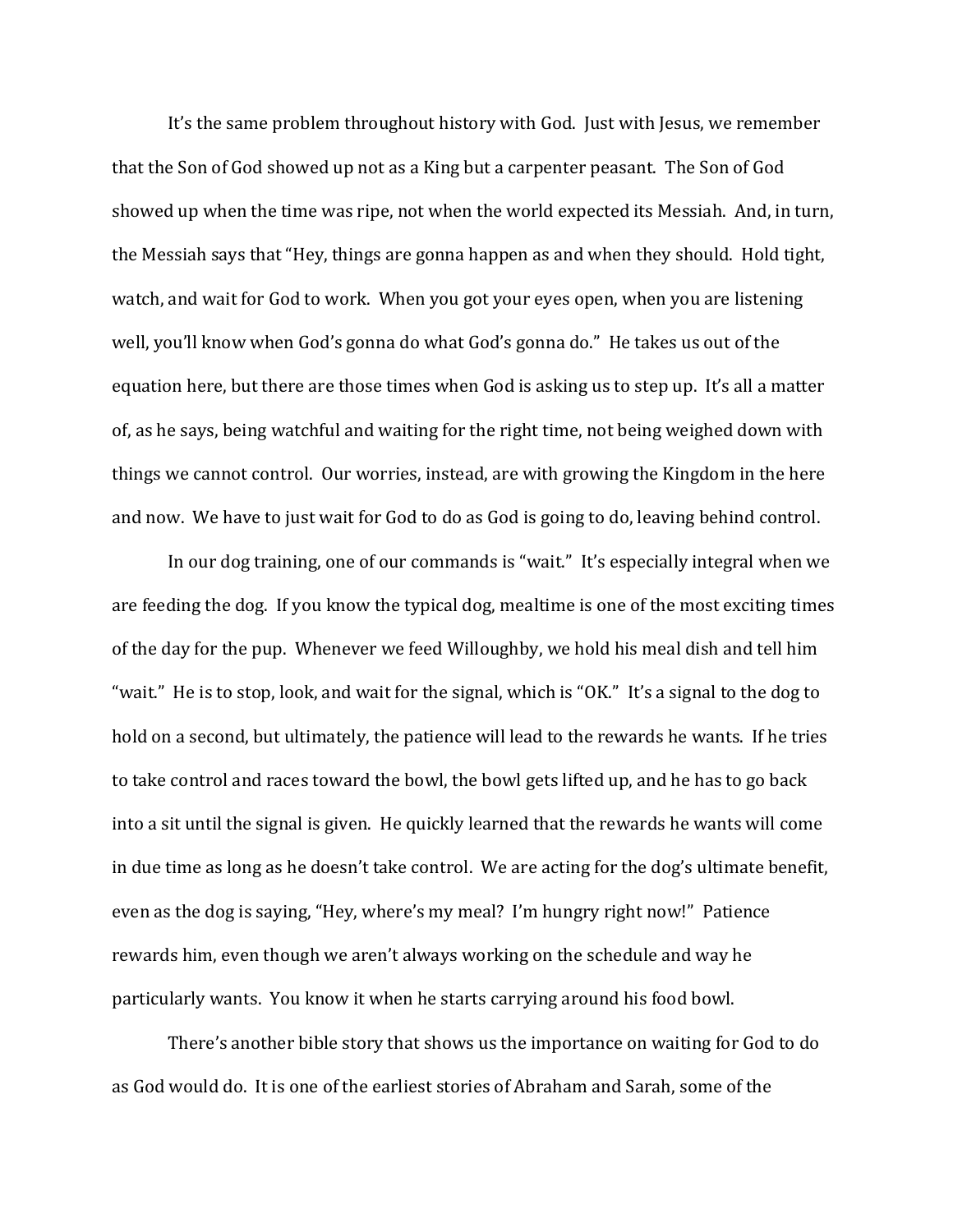greatest heroes of the faith. As Genesis tells us, God favored Abraham over all others. God told Abraham, "I will give you such an amazing lineage that your descendants will be more than the grains of sand on the seashore!" Just one little problem: Abraham and Sarah had no children. They were already old, and try as they might, they simply could not conceive a child. Sure, God spoke directly to Abraham and delivered this message, but, well, why wait when you can take matters into your own hands, and ya know, help God out a bit? Sarah told Abraham that she cannot conceive, so why don't you take my servant and have a child with her so that I will have children through her? Abraham had a child with Sarah's servant Hagar, a son named Ishmael. Alright! God's plan is back on track, right? Well, that works, but then later, whadda know?? Sarah conceives a son she names Isaac. Oops. Now we have a situation on our hands. OK, there is the proper heir, Isaac, but there is now another factor in the mix, Hagar and Ishmael. Sarah convinced Abraham that Hagar would steal her thunder and make Ishmael more important, so she asked him to kick them out of the household. Abraham didn't want to, but he followed her orders nonetheless. Not only did Sarah and Abraham become more concerned with their own control over the situation, they became cruel in kicking out a valued member of the household over jealousy. Issue after issue started piling on because it seemed like a better idea to take control into their own hands instead of letting God's plan come to being as it should. Nevertheless, as we all know, everything came to be as it should. Isaac's lineage allowed God's promise to Abraham come true, and although they were dismissed, God took care of Hagar and Ishmael. It just could have been a lot easier if they had let go of the results they wanted and simply trusted that God would act when and how God knew would be best.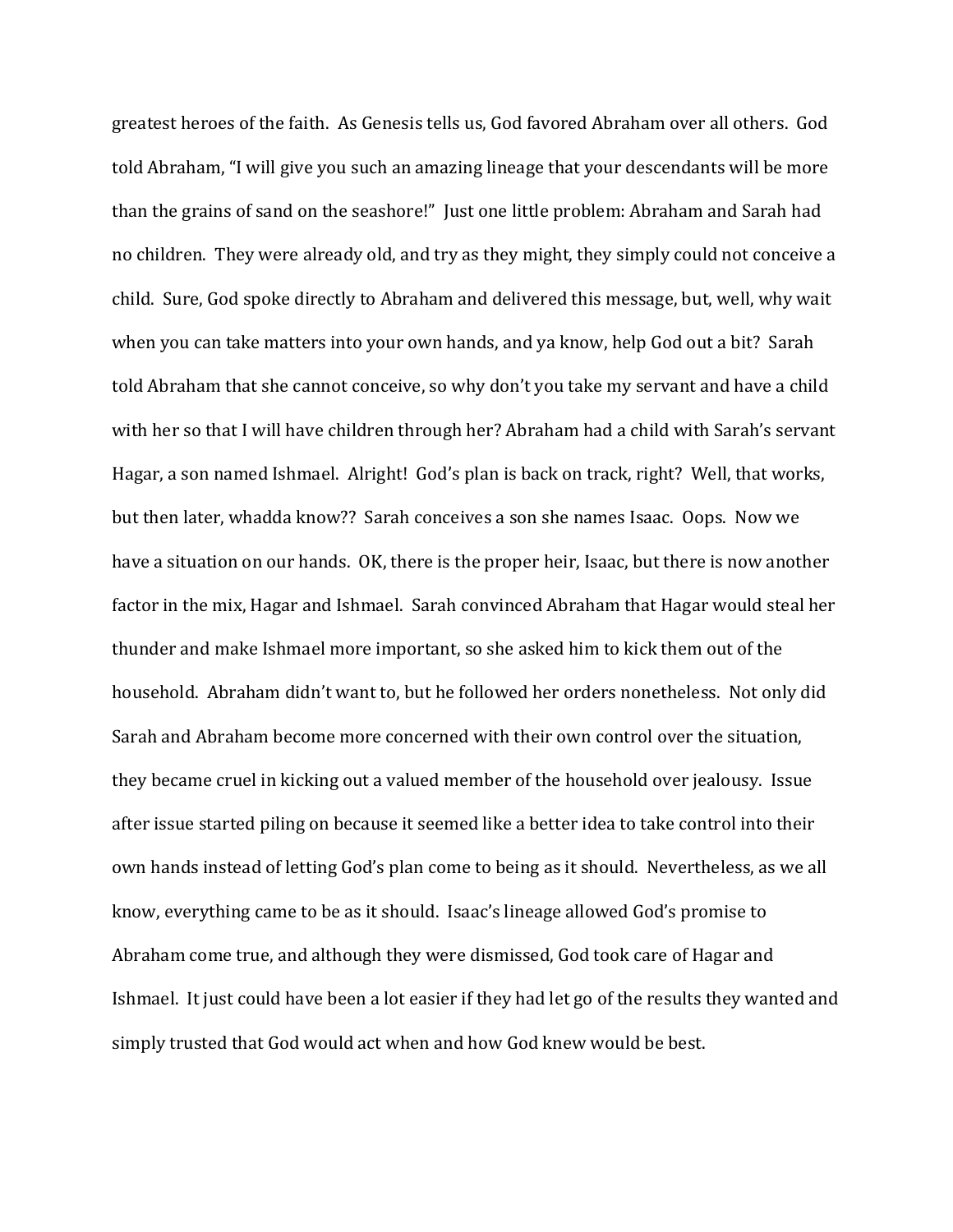But we easily act the same way. Ill just help God here…oh wait…oops. God's telling us that all will come to completion, all will be exactly as it should in due time; leave control behind. Instead, be watchful for the Kingdom of God and work for its benefit. Don't let the precious time we have here go to waste with worry, because there is still so much we need to do: feed the hungry, worship faithfully, live lives that continually grow and seek after our God to continually grow that Kingdom in the here and now. But as for the great day of the Lord, its far out of our hands. As we talked about a couple of weeks ago, Jesus says: "no one but the father knows the day or time," but our stubborn humanity thinks that if we put a couple of verses together in the right way, the puzzle will be apparent that God had it laid out all along. False. It's the subtle danger of figuring out God and establish our control.

This is a key message this season. Today we begin Advent. It is a time for being observant, for expecting God in the least expected places and the least expected times. It is a time for remembering this is Advent. This is the time to focus on very hard things: to wait, to prepare, to make way for the coming of the Lord. Consider the Advent calendar. If you have one of these, you open one door each day, and you receive something, whether that be chocolate or a prize, each day. I get a LEGO advent calendar this year. It is an appropriate image. Each day is a mystery. Each day provides its own prize or complication, and sometimes you get something you don't exactly expect and staves off instant gratification. The world preaches something different: it's no fun having to wait and prepare! It's more about right now, and that's the problem, when our gospel preaches keeping watch. After all, God comes when God comes; God shows up where God shows up.

We live in a confusing time and a frustrating time, where things never seem to be as they should. We can easily get bent out of shape because of our lack of control, and we